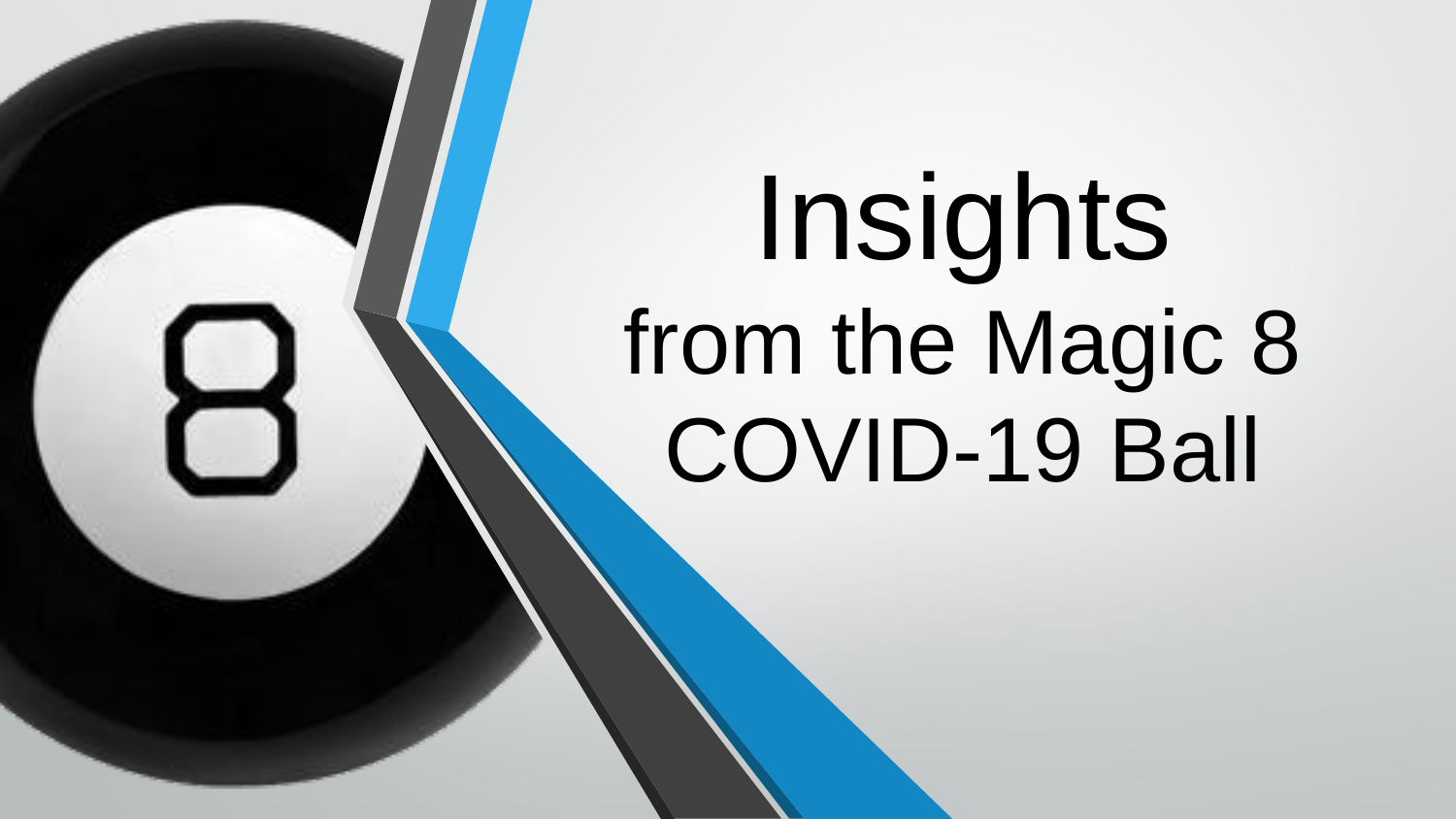## Magic 8 Ball Information Sources

- OPOWER national residential customer survey
	- ✓Completed in February 2021
- The Northwest Energy Efficiency Alliance
	- ✓End Use Load Research Project
- MidAmerican Energy residential and nonresidential customer surveys
	- ◆ Most surveys completed in the Fall of 2020, including nonparticipants
	- $\checkmark$  A few completed in the Fall of 2021
- Other information based on an industry scan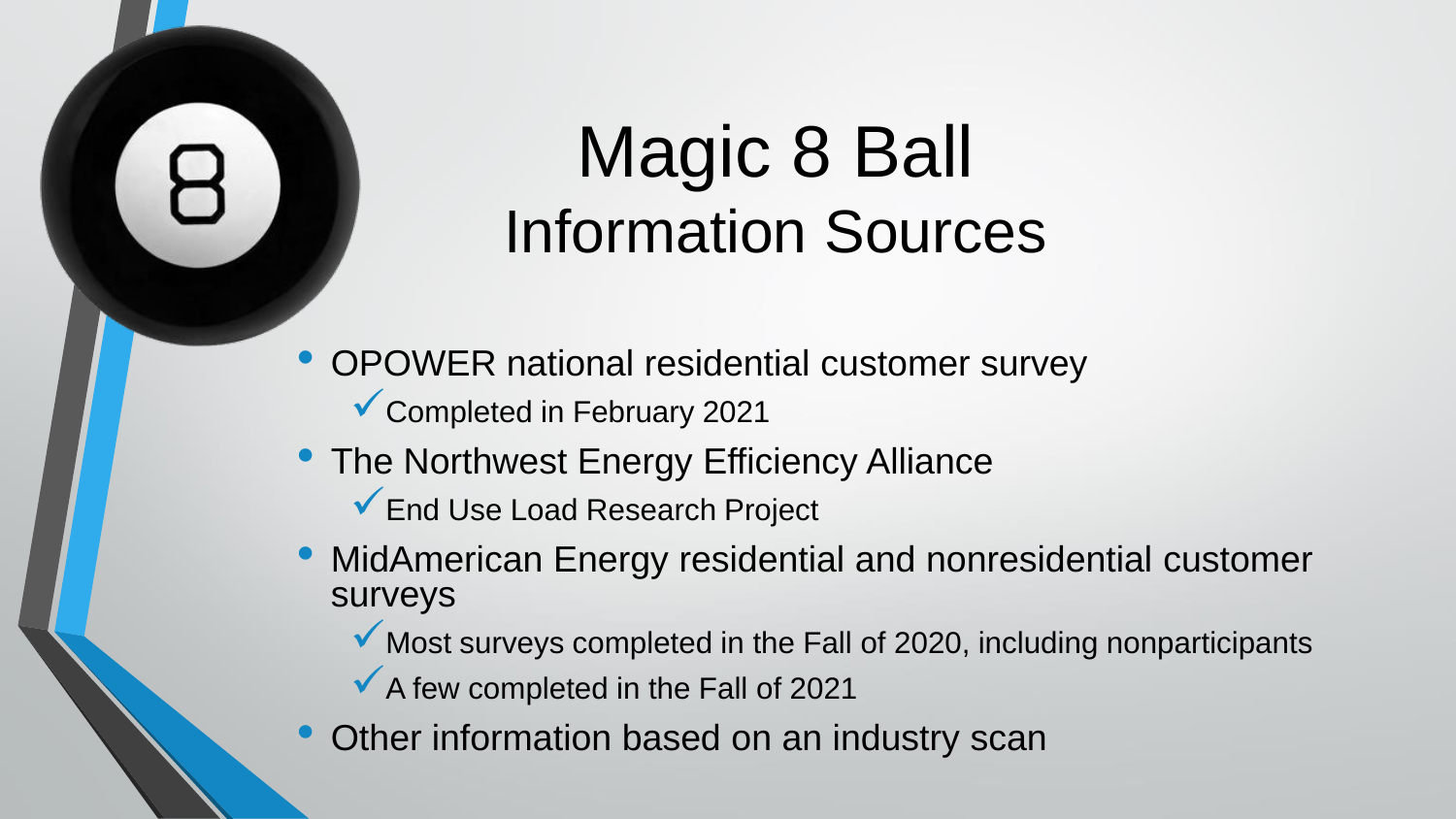## *How has the COVID-19 situation influenced your motivation to reduce your home energy use?*

80%

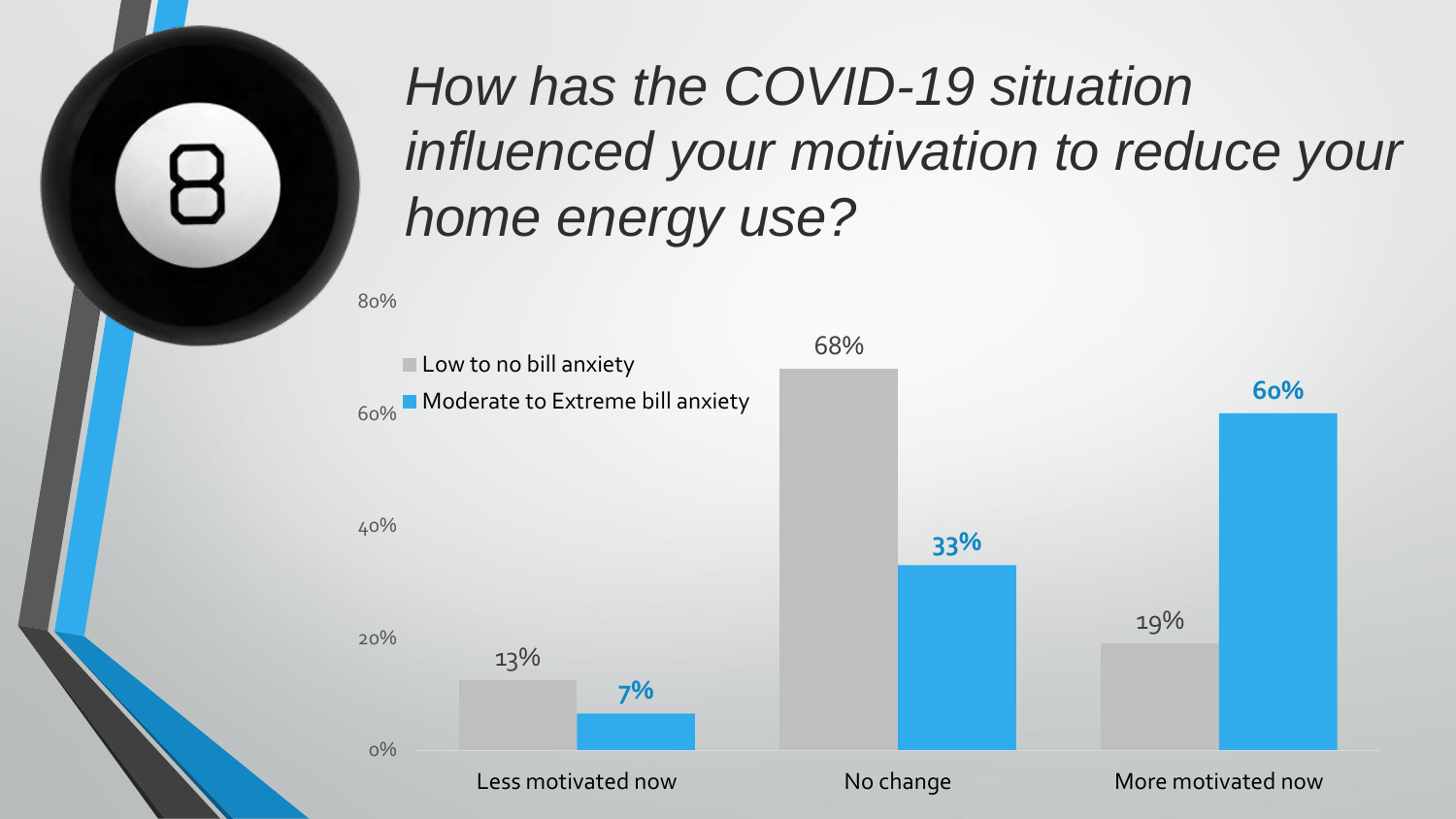*How interested are you in receiving the following information from your utility at this time? (Very Interested / Interested)*

Updates on utility employee support General utility emails about COVID-19 response Updates on actions your utility is taking in the community Information about your hourly home energy usage Information on customer billing assistance programs/efforts Options for payment or billing Promotions for home energy-saving programs Notifications that you on track for a higher than normal bill Information about your overall home energy usage Tips on ways to save energy in your home Special tips on how to reduce home energy use during the day

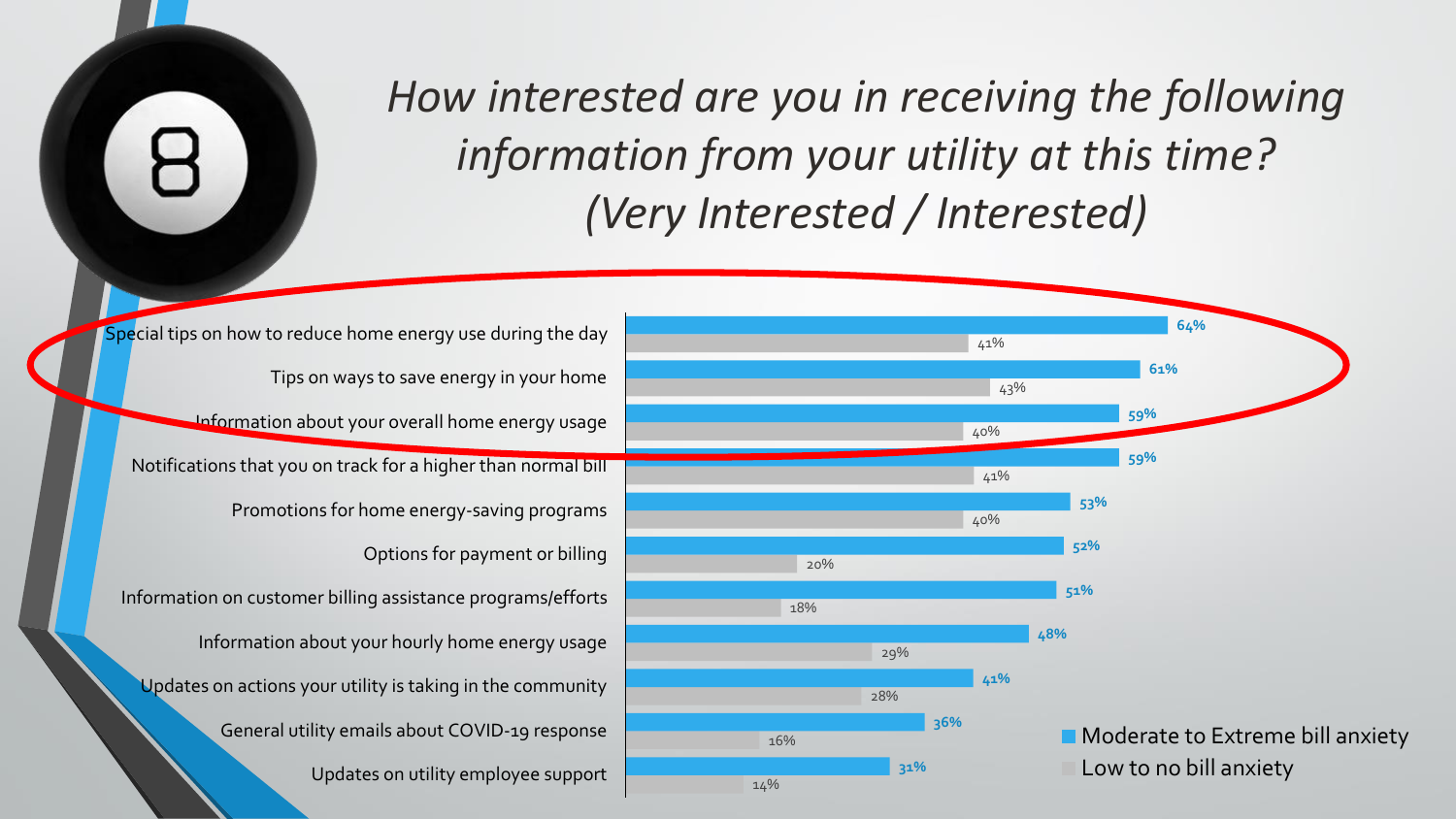# Magic 8 Ball Questions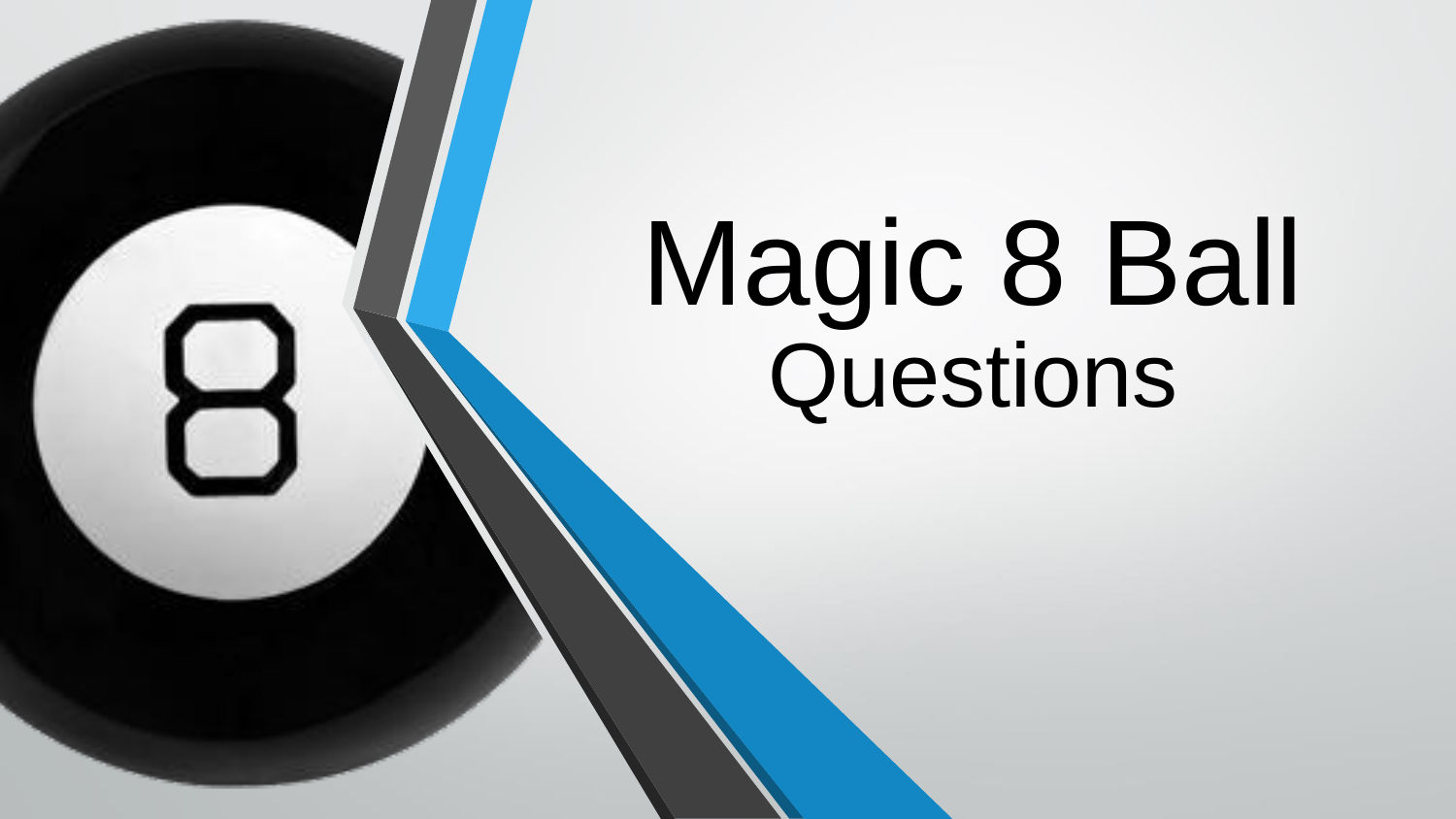What was the major household energy using equipment that saw the most change during the peak of COVID-19? (mid-March 2020 through December 2020)

A. Air-conditioning

B. Kitchen appliances

C. Water heating

D. Heating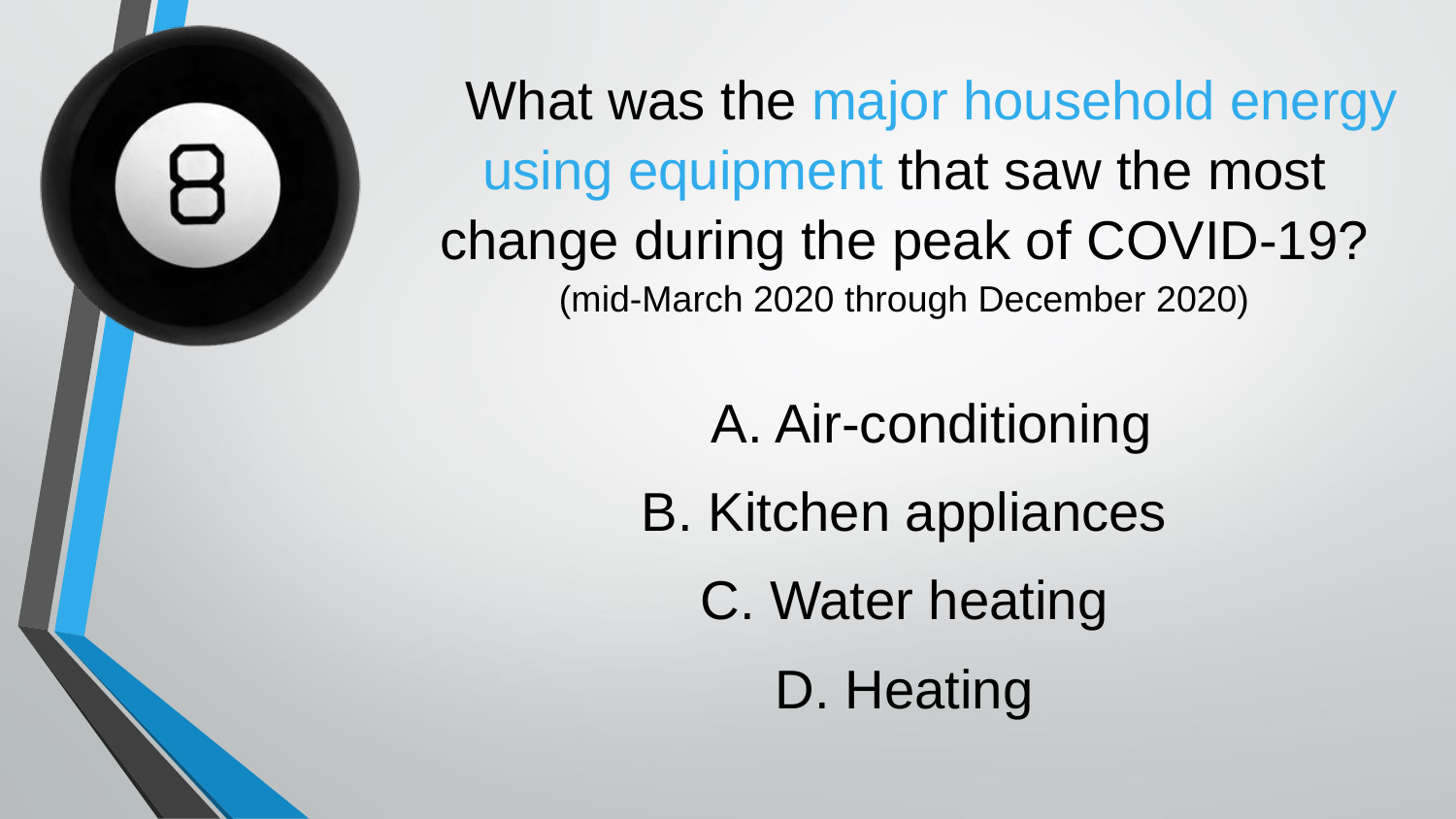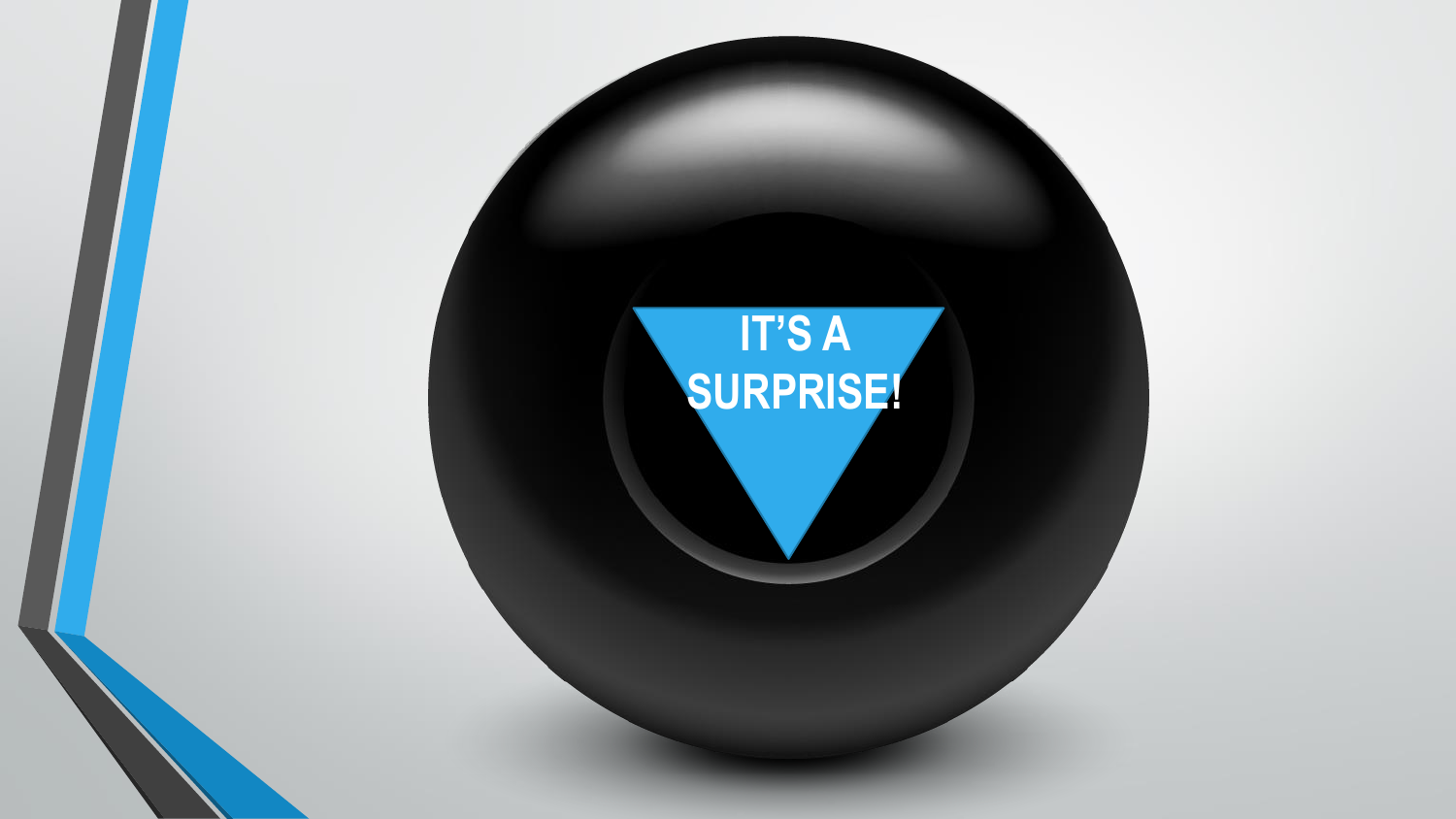## The answer is B – kitchen appliances!

**Increased Average Electricity Demand From the Kitchen** 



Source: Evergreen Economics.

<https://neea.org/img/documents/COVID19-Impact-on-Energy-Use-NW-EULR-Project.pdf>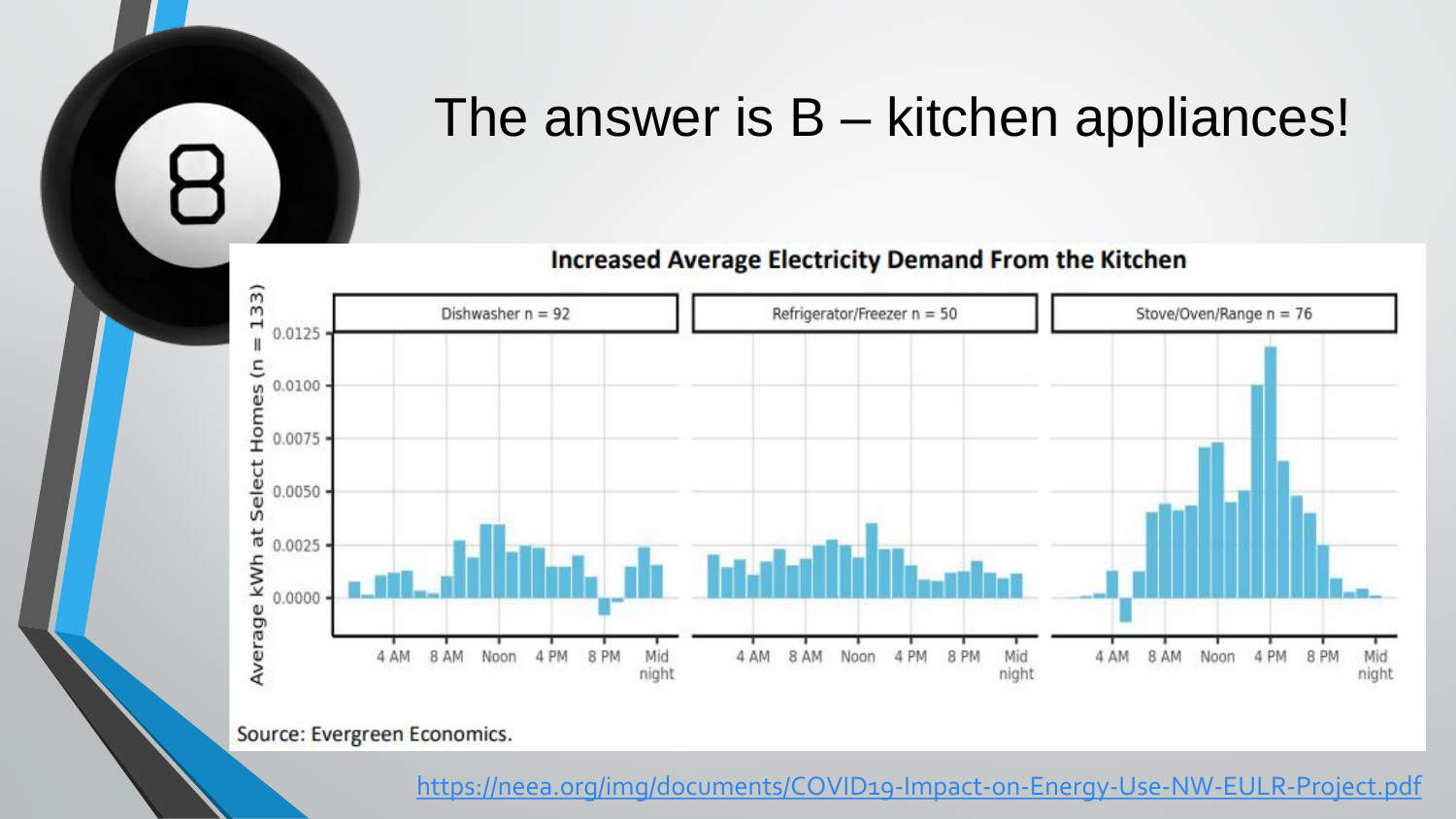What percentage of customers were extremely or very likely to purchase new energy efficient equipment or appliances? (all sectors)

> A. Less than 40%  $B.40\% - 70\%$ C. More than 70%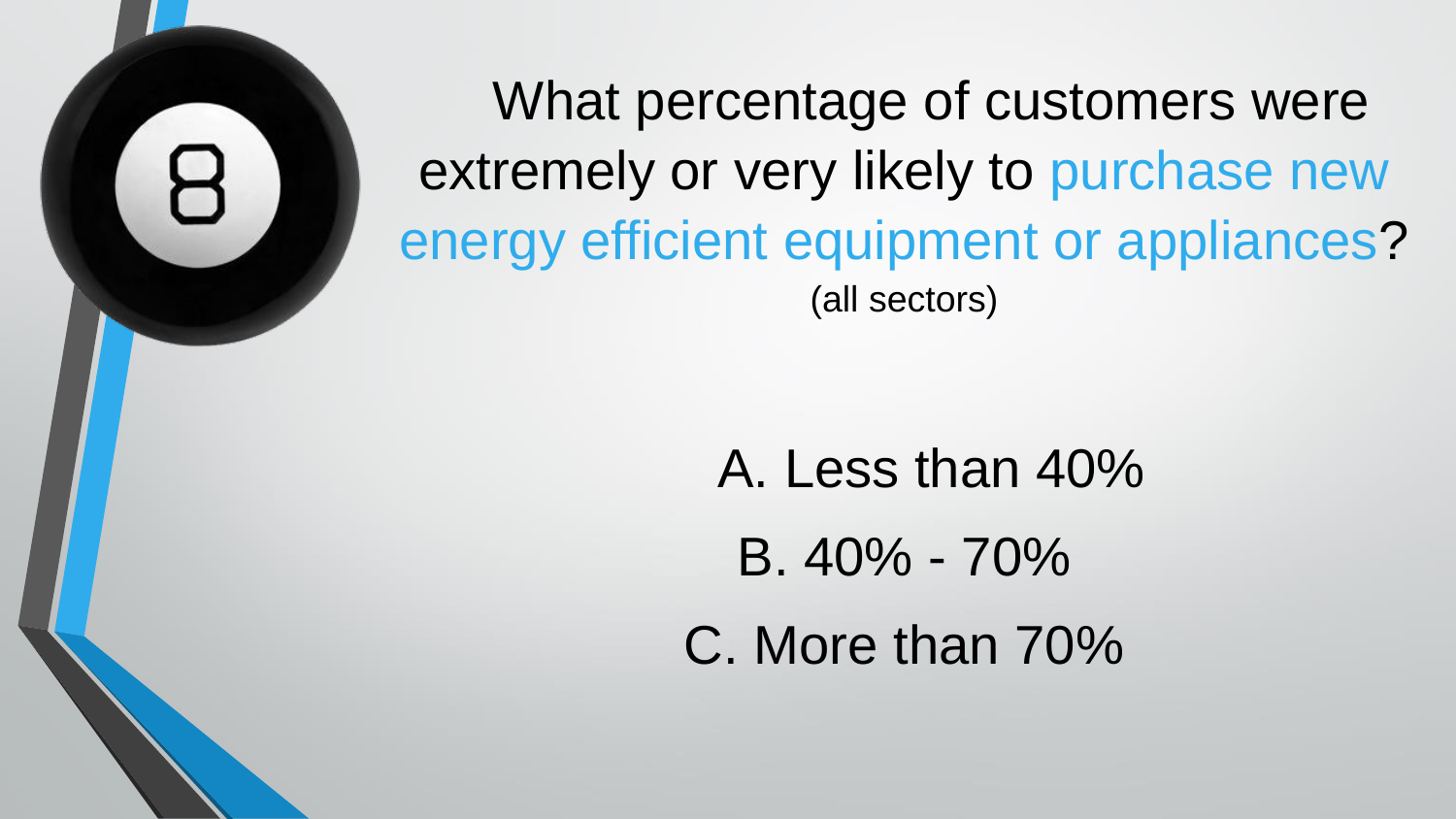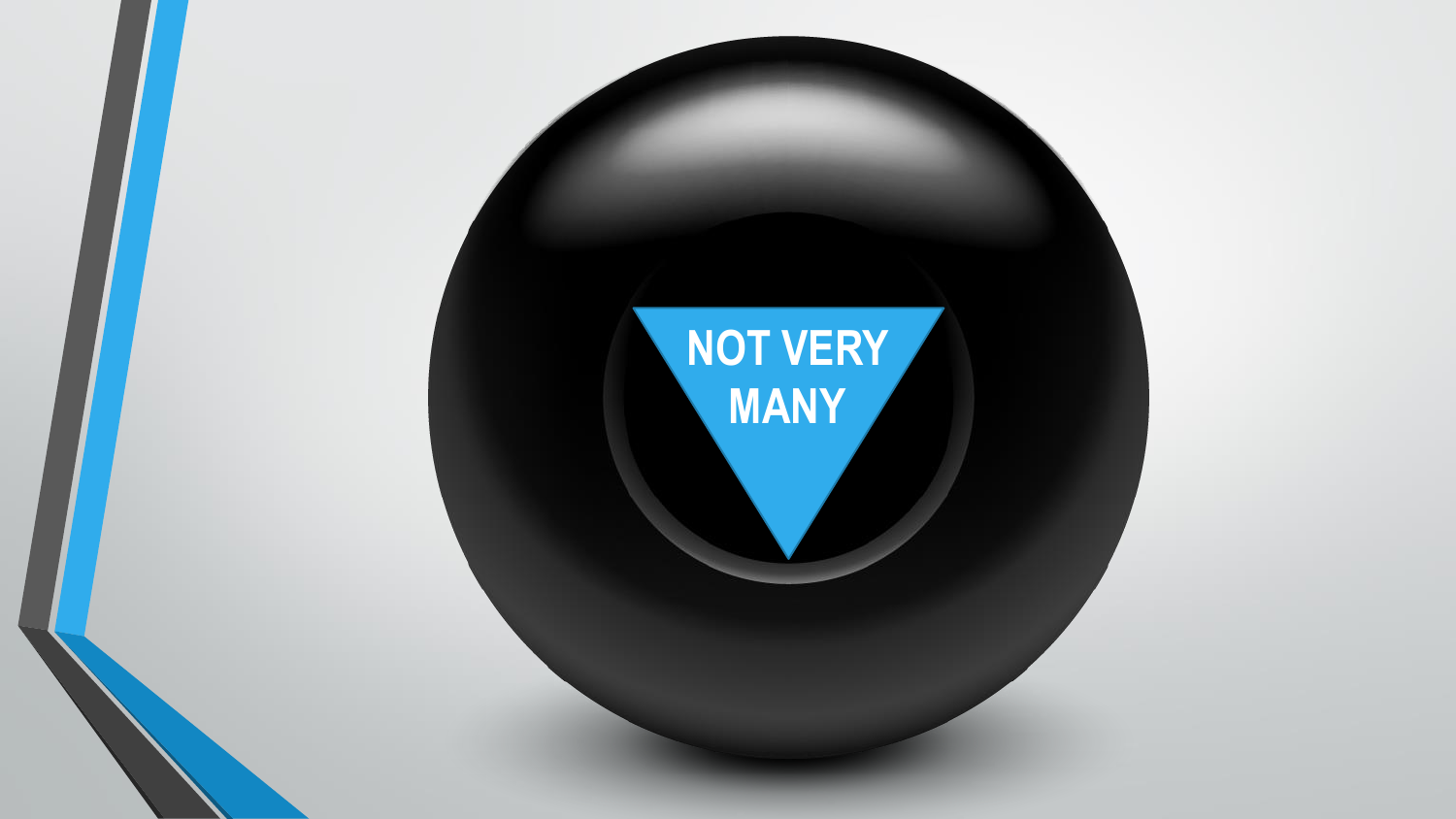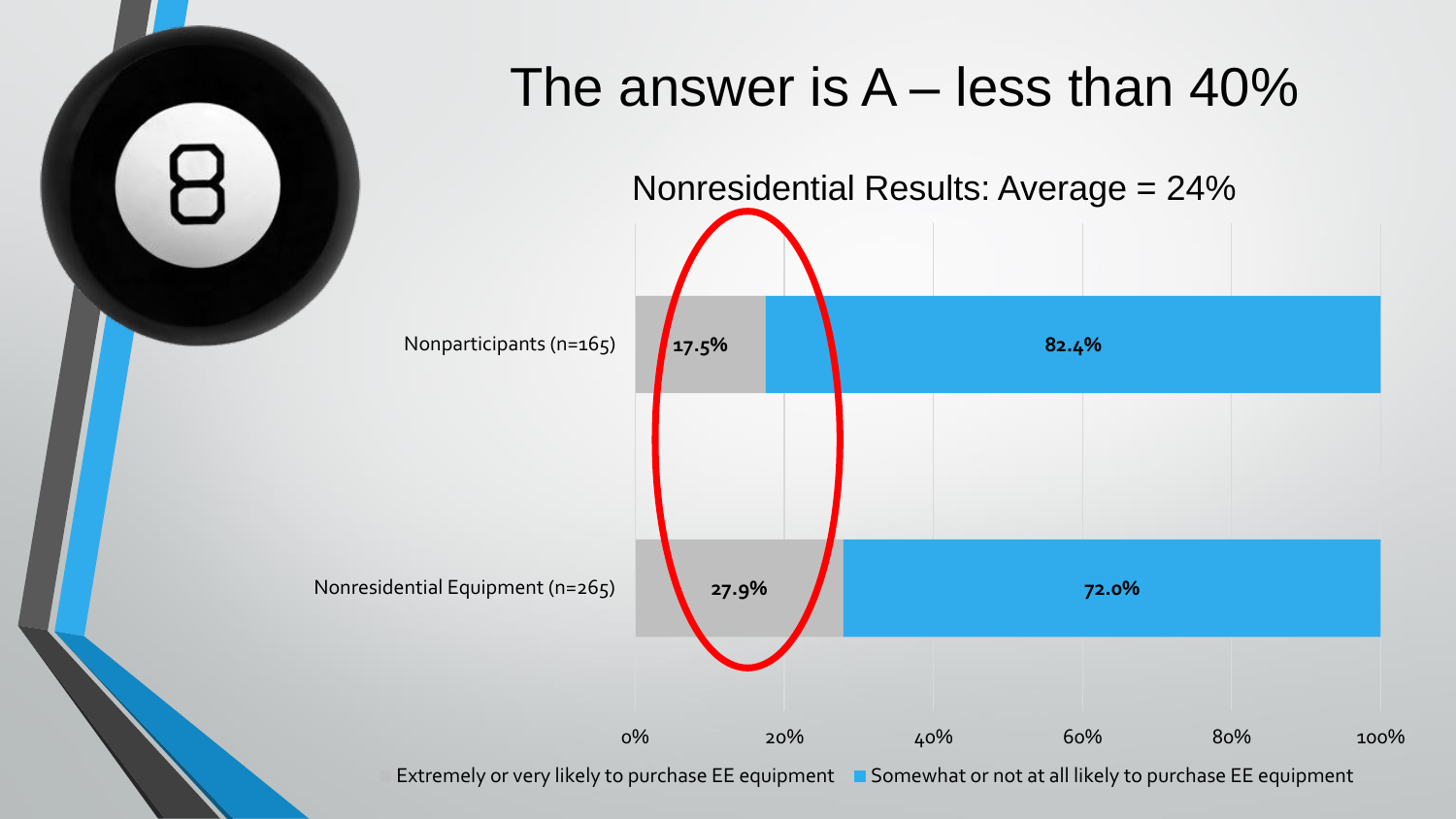

Extremely or very likely to purchase EE equipment Somewhat or not at all likely to purchase EE equipment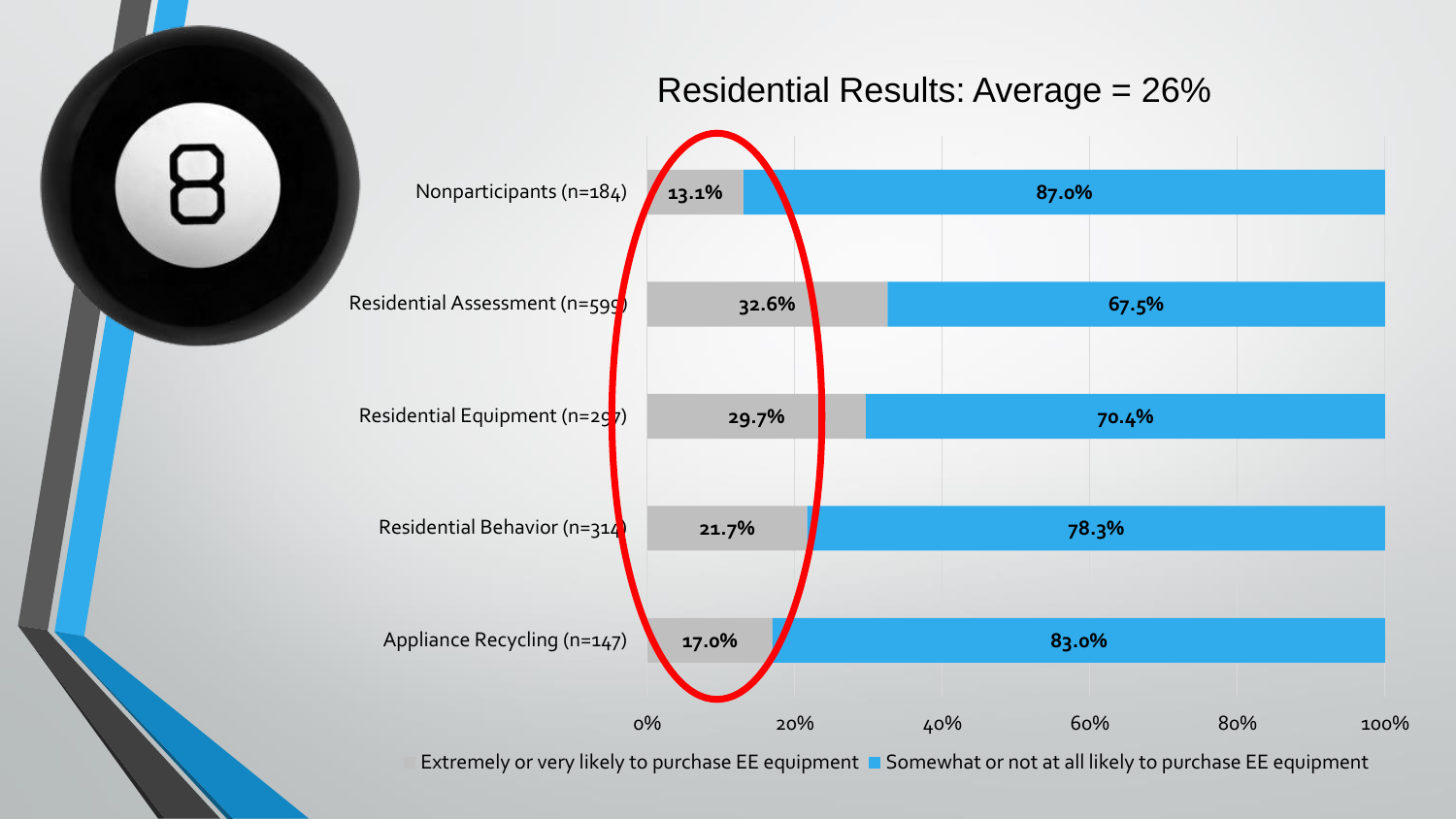What percentage of customers were very or extremely likely to look for additional ways to save energy that are low cost or no cost? (all sectors)

> A. Less than 50% B. More than 50% C. It varied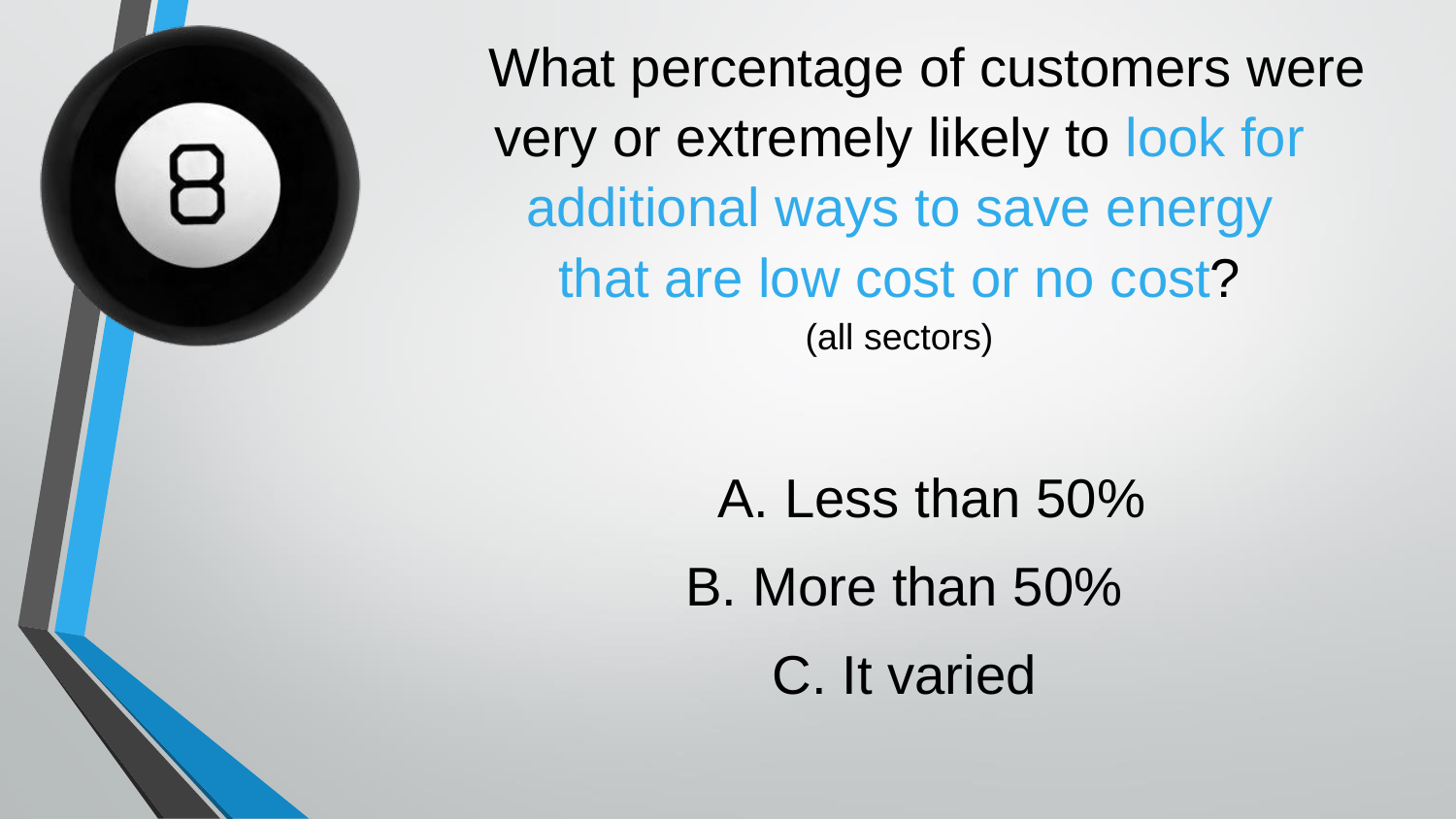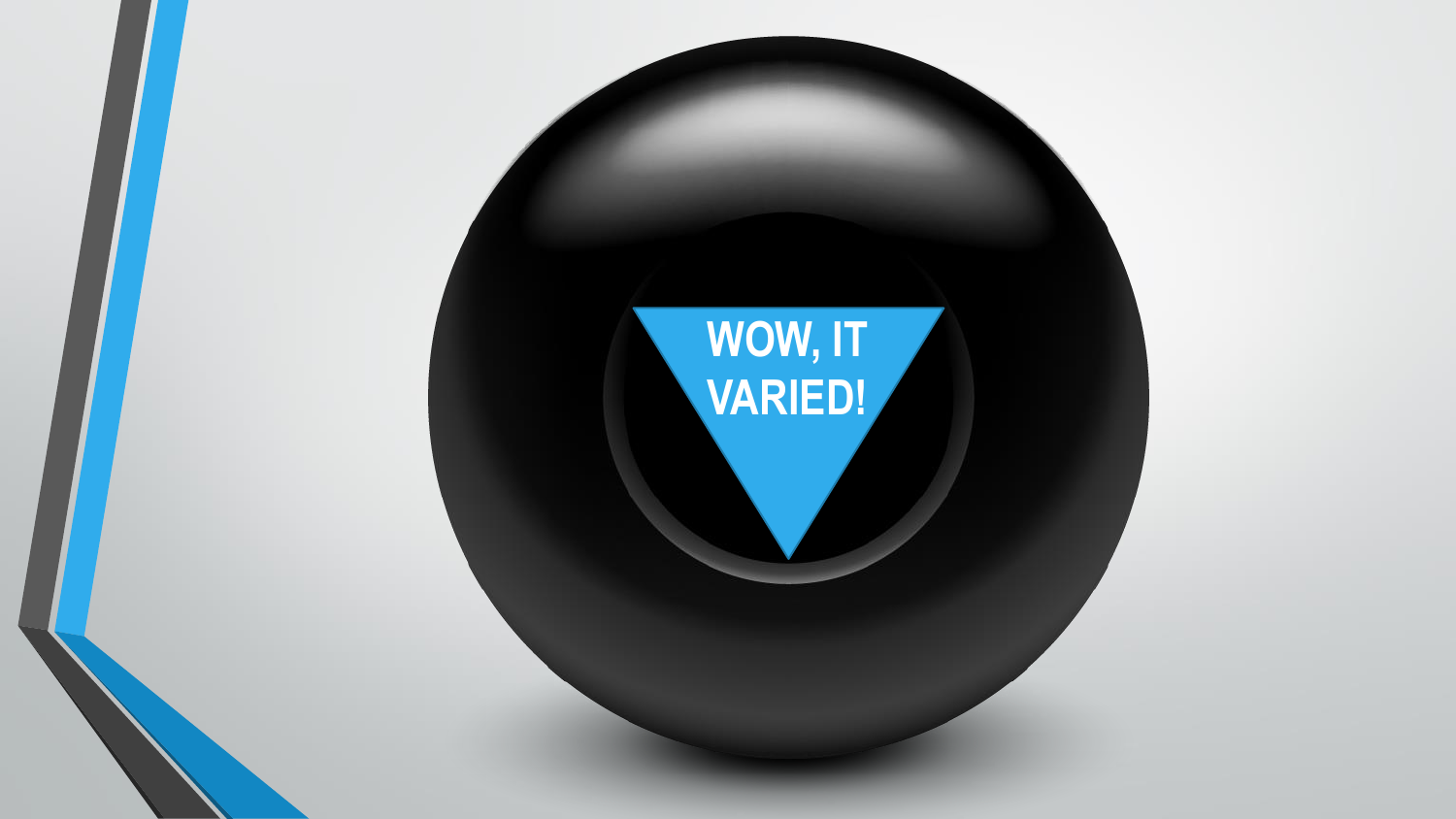

## The answer is  $C - it$  really varied!



■ Somewhat or not at all likely to look for low or no cost ways to save energy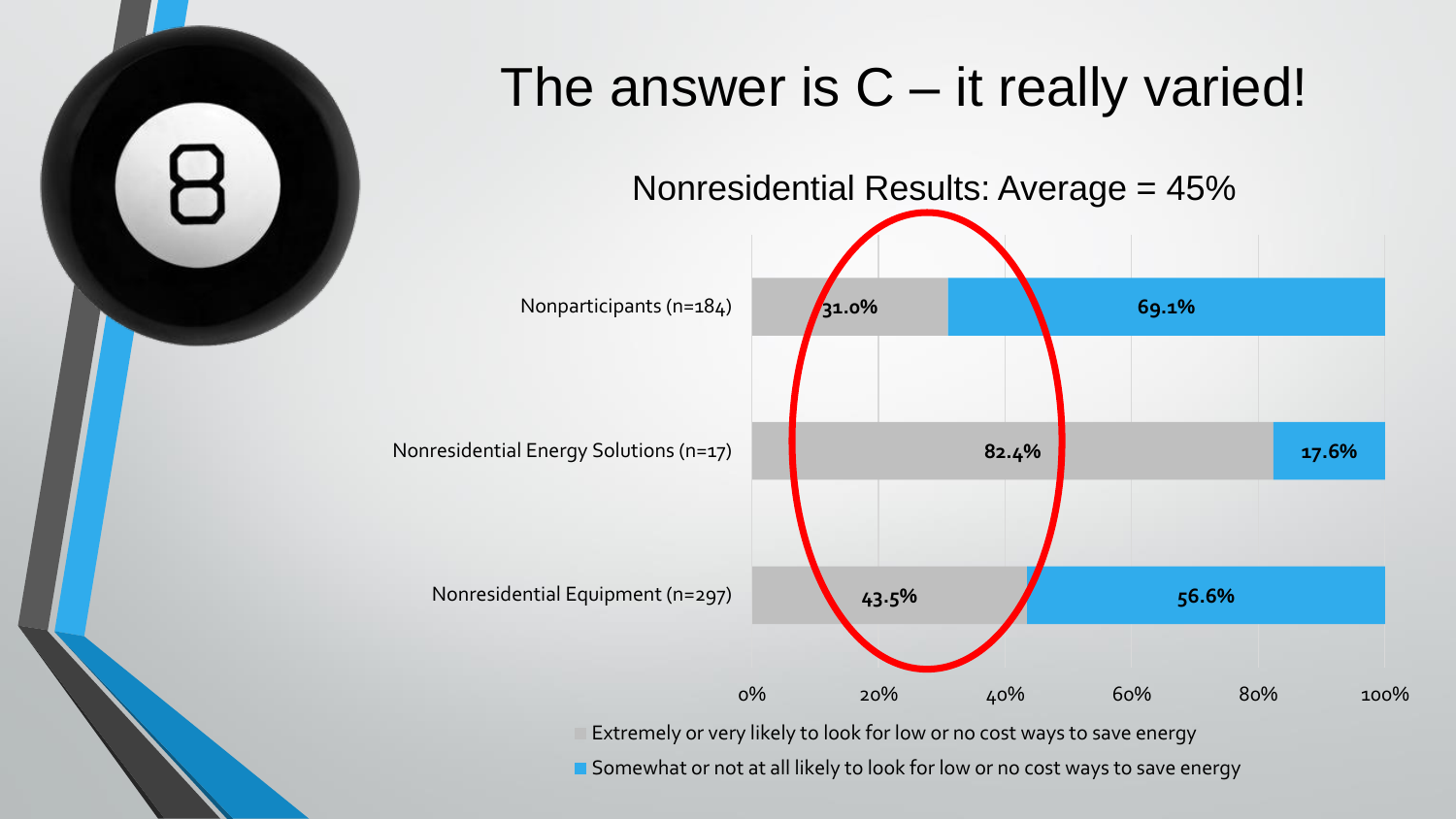

#### Residential Results: Average = 55%



Somewhat or not at all likely to look for low or no cost ways to save energy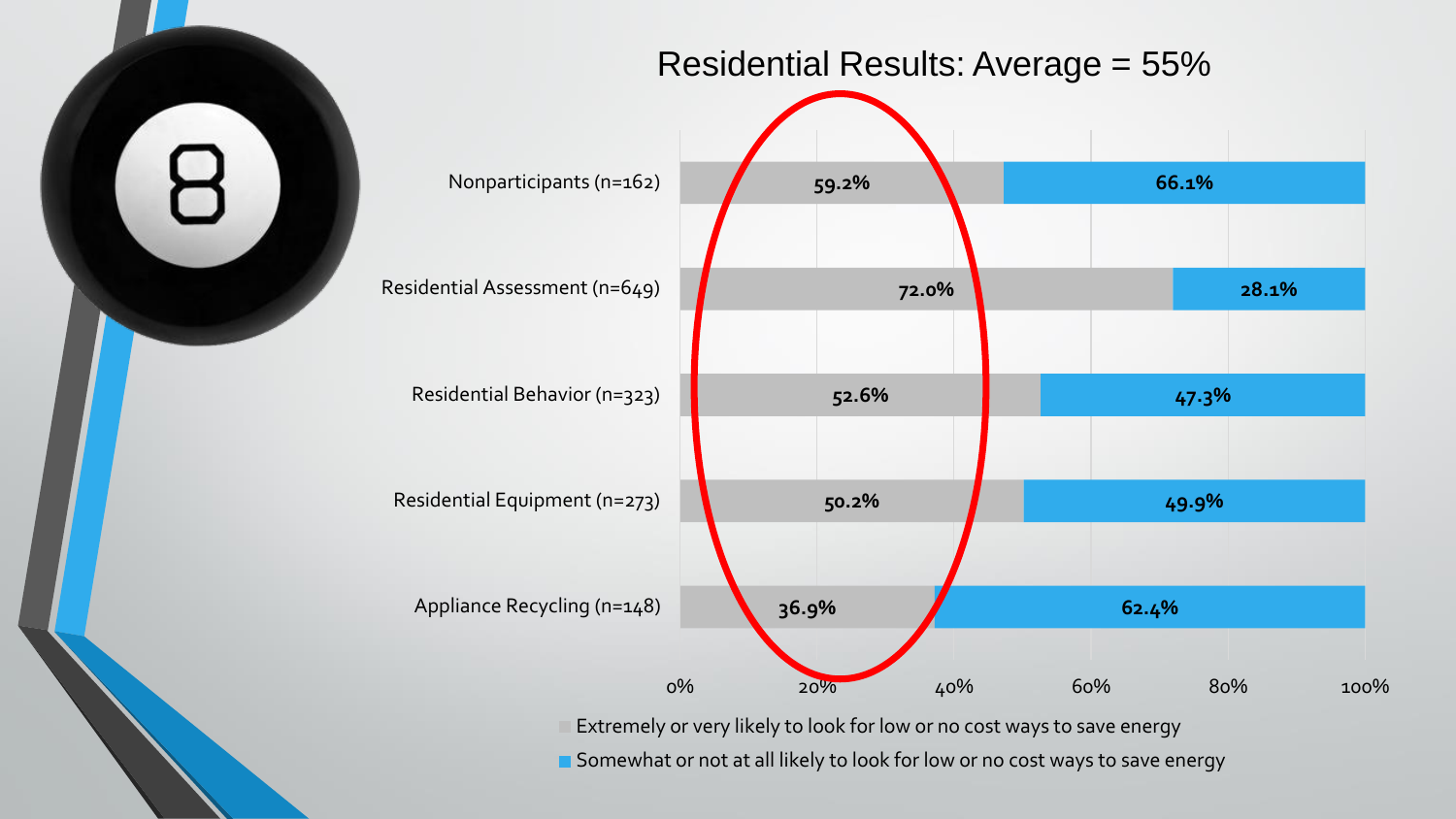

### Did the COVID-19 pandemic influence any of their responses? (all sectors)

## A. Yes B. No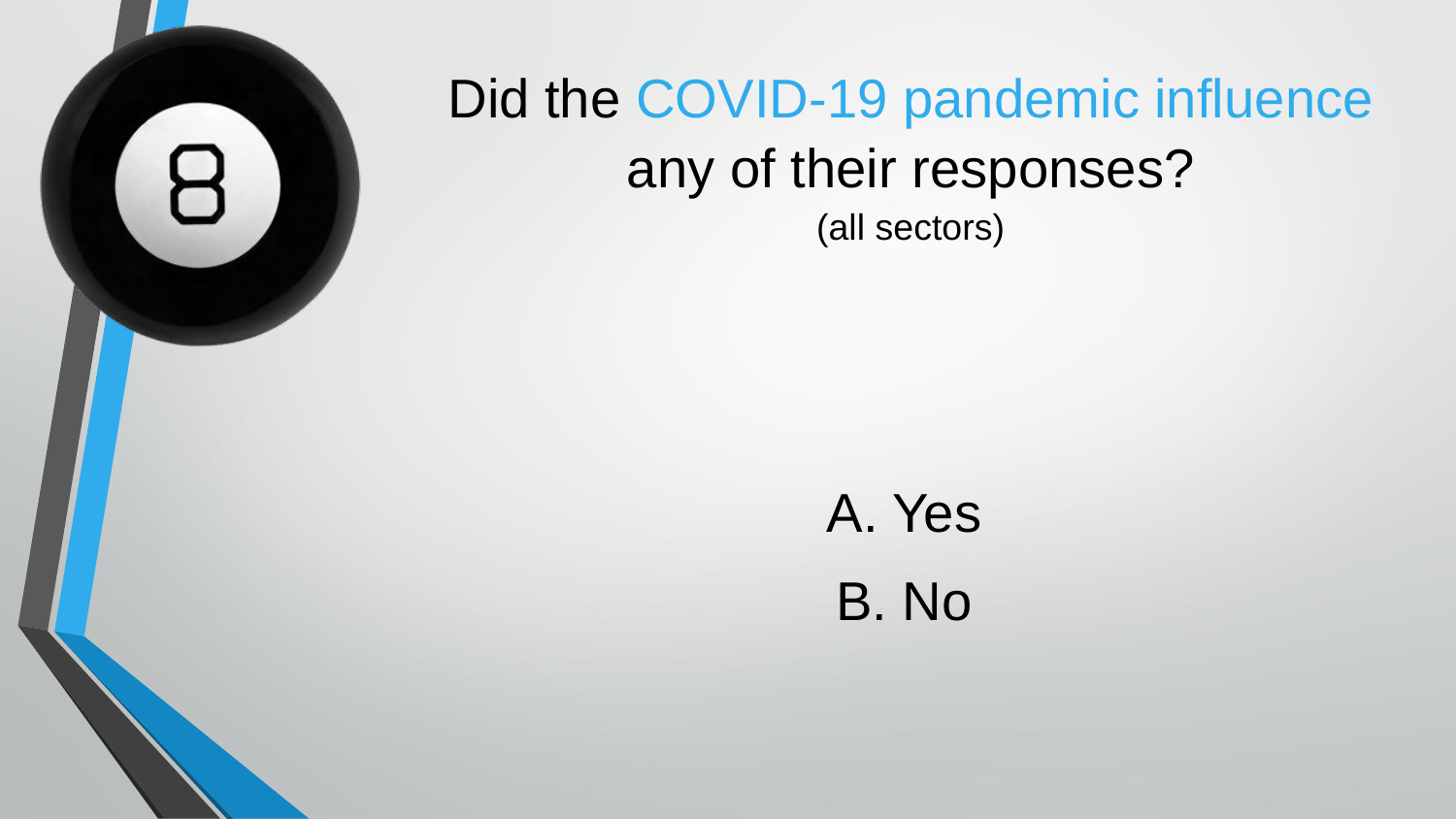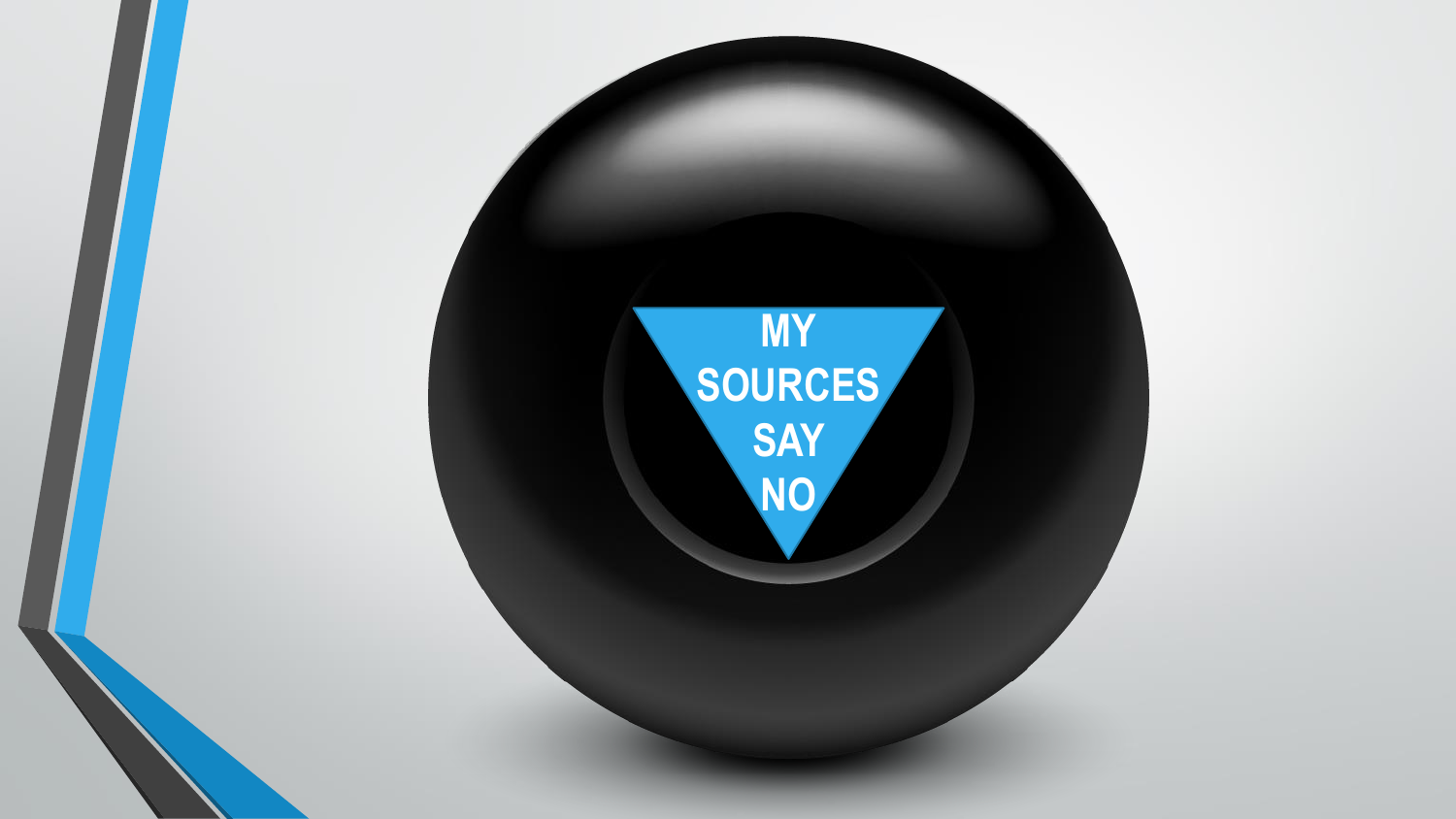

## Generally speaking, that's right!

Nonresidential Results: Average = 66%

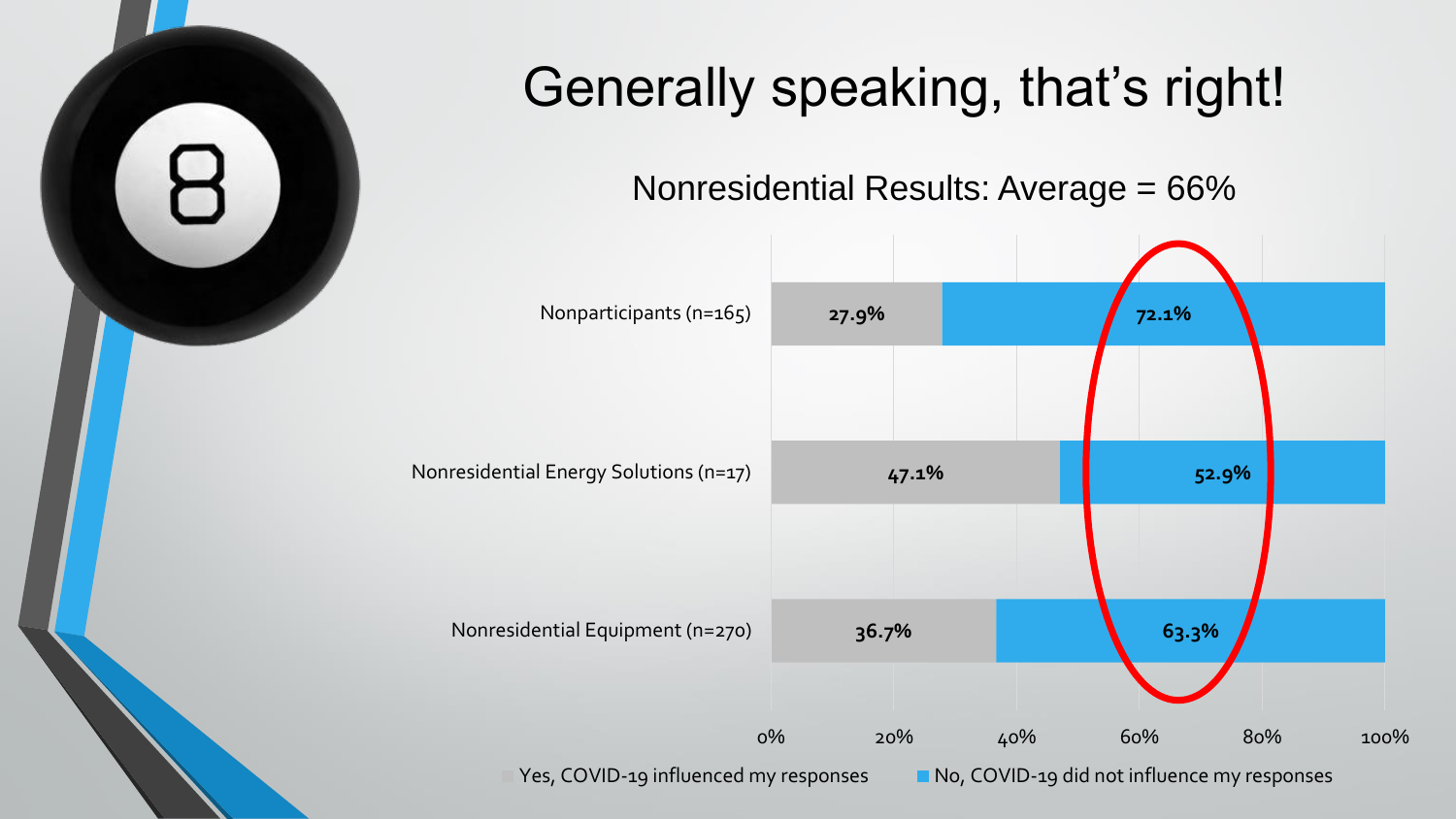

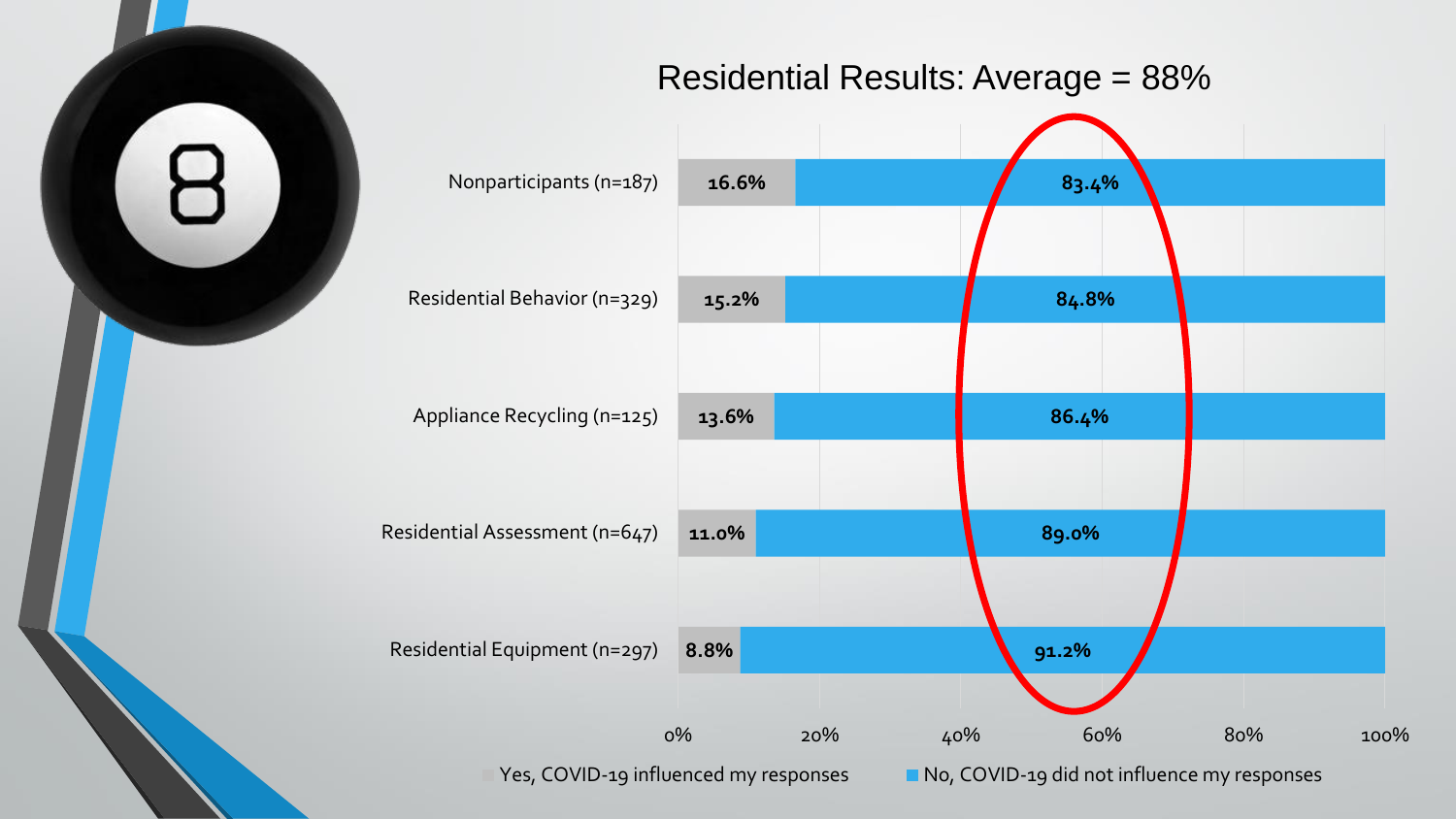## COVID-19 TRENDS

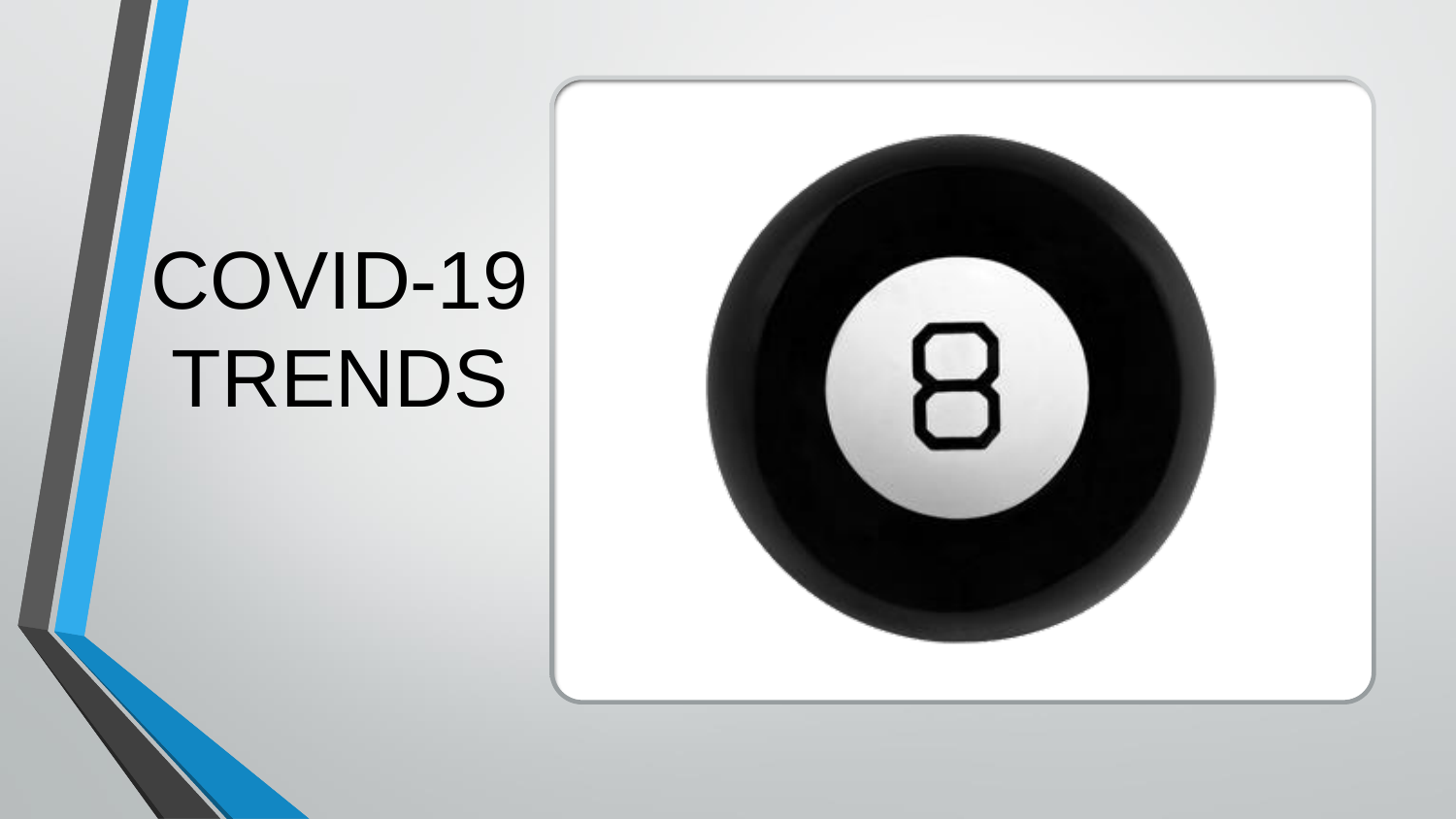# ON-SITE OR VIRTUAL

**OPTIONS ARE GOOD**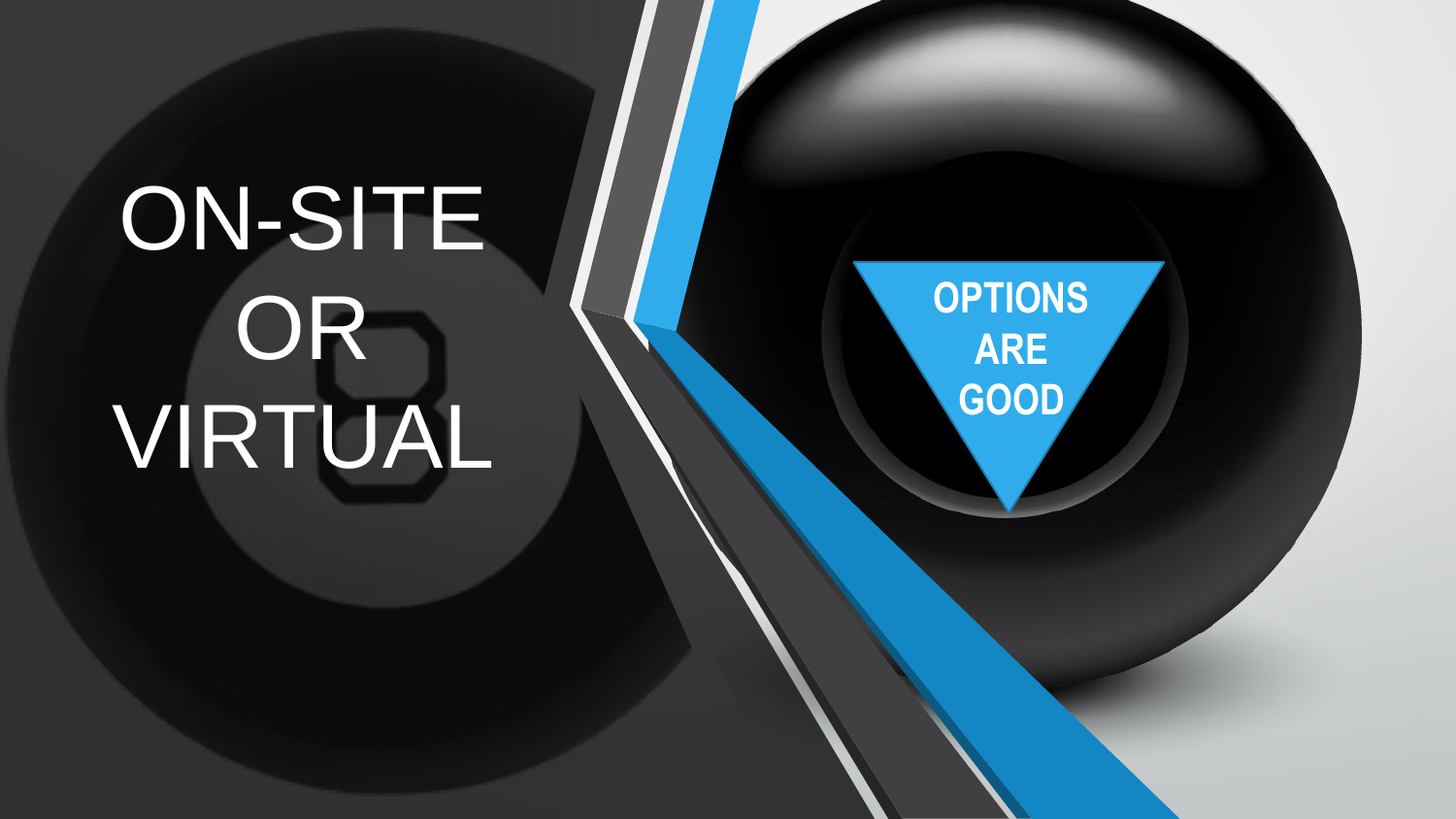- Virtual option good for geography/ drive time issues, contractor performance, etc.
- On-site is still the preferred option when pandemic restrictions aren't an issue
- BPI guidance for remote audits
	- $\checkmark$  They will continue to allow, so this will continue to develop
- Follow regulatory requirements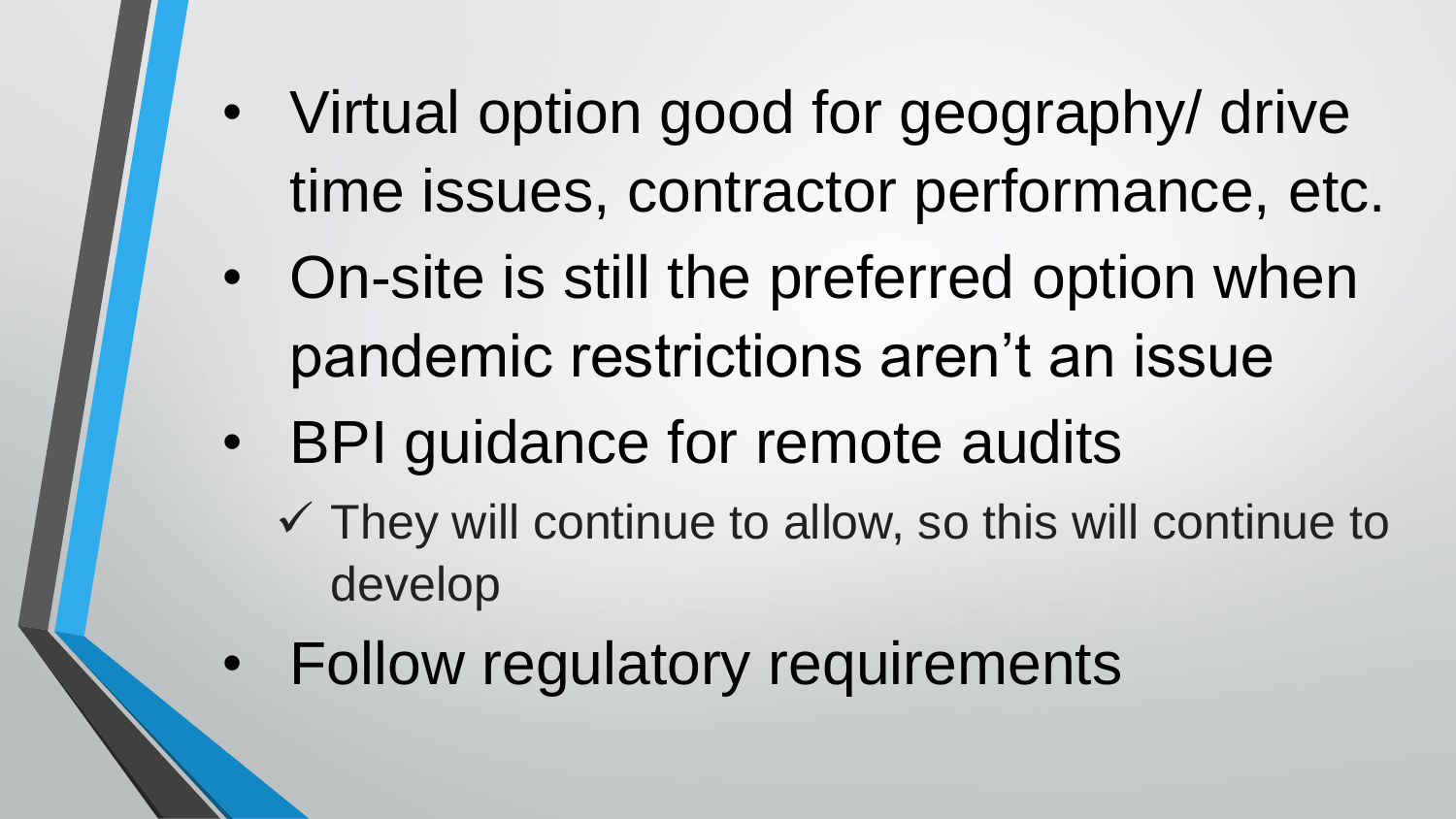# DRONES **WERE TO** STAY

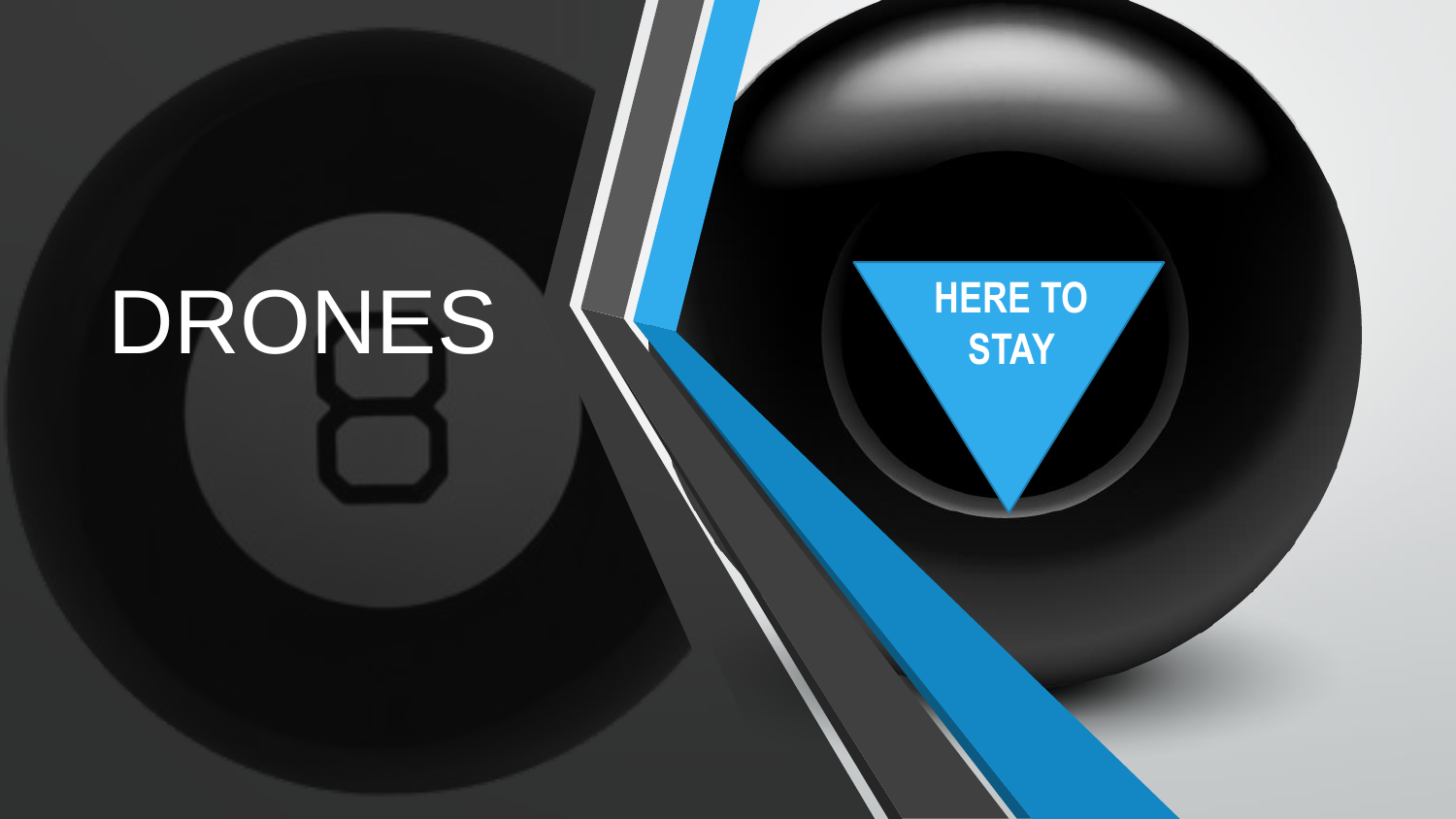

**CJI** PHANTOM 4



- Safe
- Helps with rooftop limitations
- Efficient

#### **PROS CONS**

- Insurance
- Weather
- Battery storage
- FAA requirements ✓ Spotter
	- ✓ No-fly-zones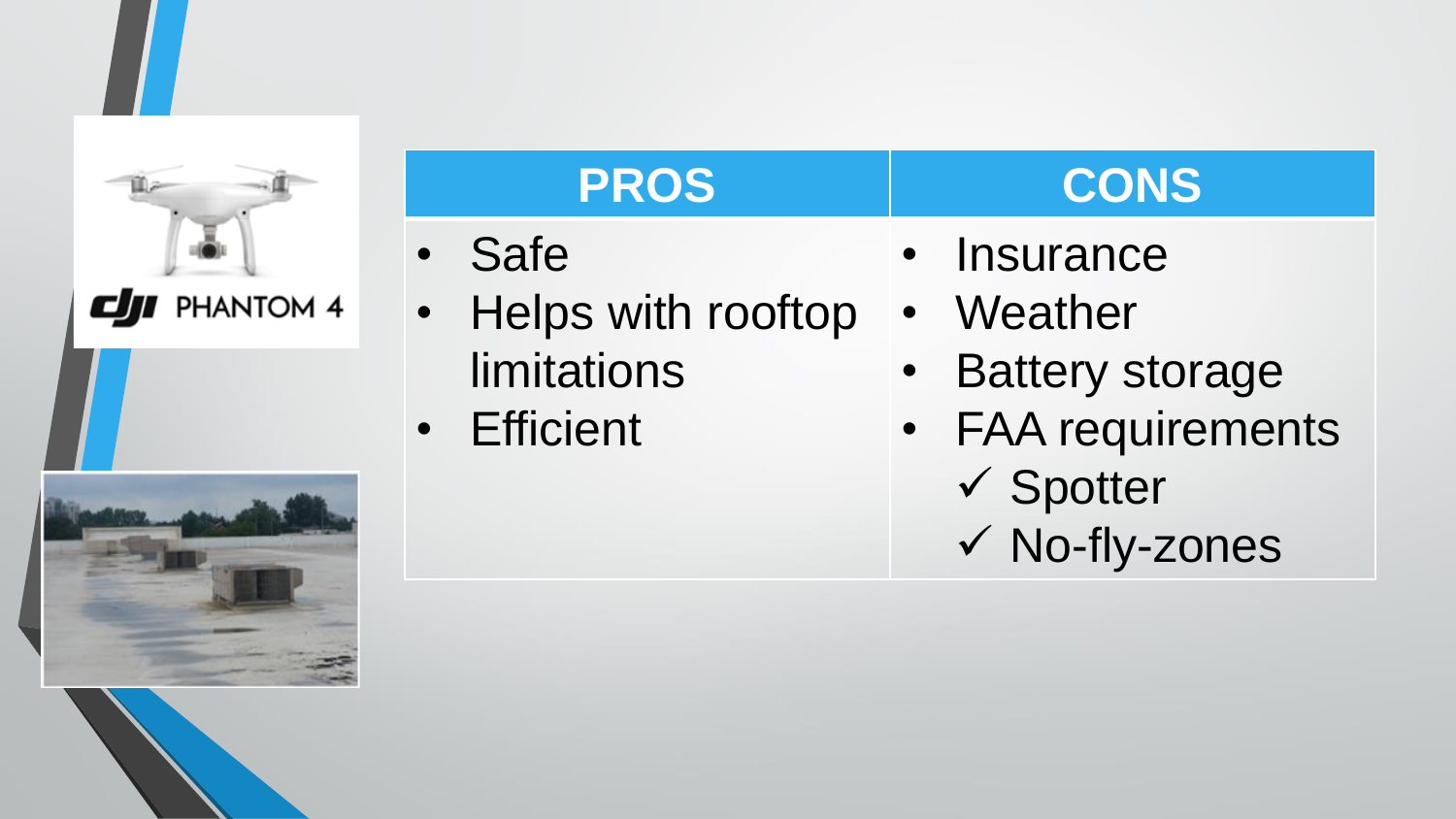## EVALUATION TRENDS

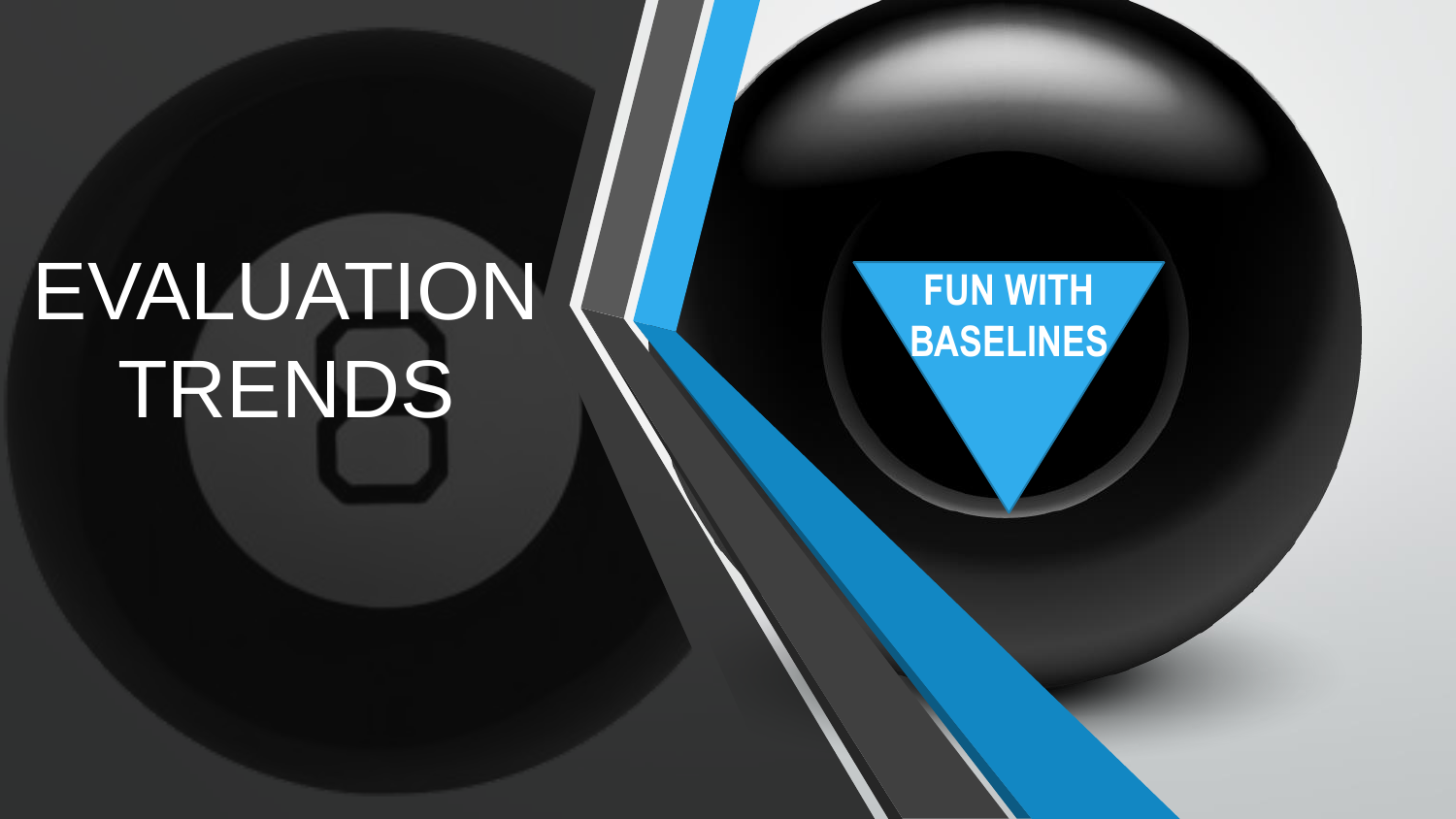# MORE INDUSTRY TRENDS

**ROBOTS ARE COMING!**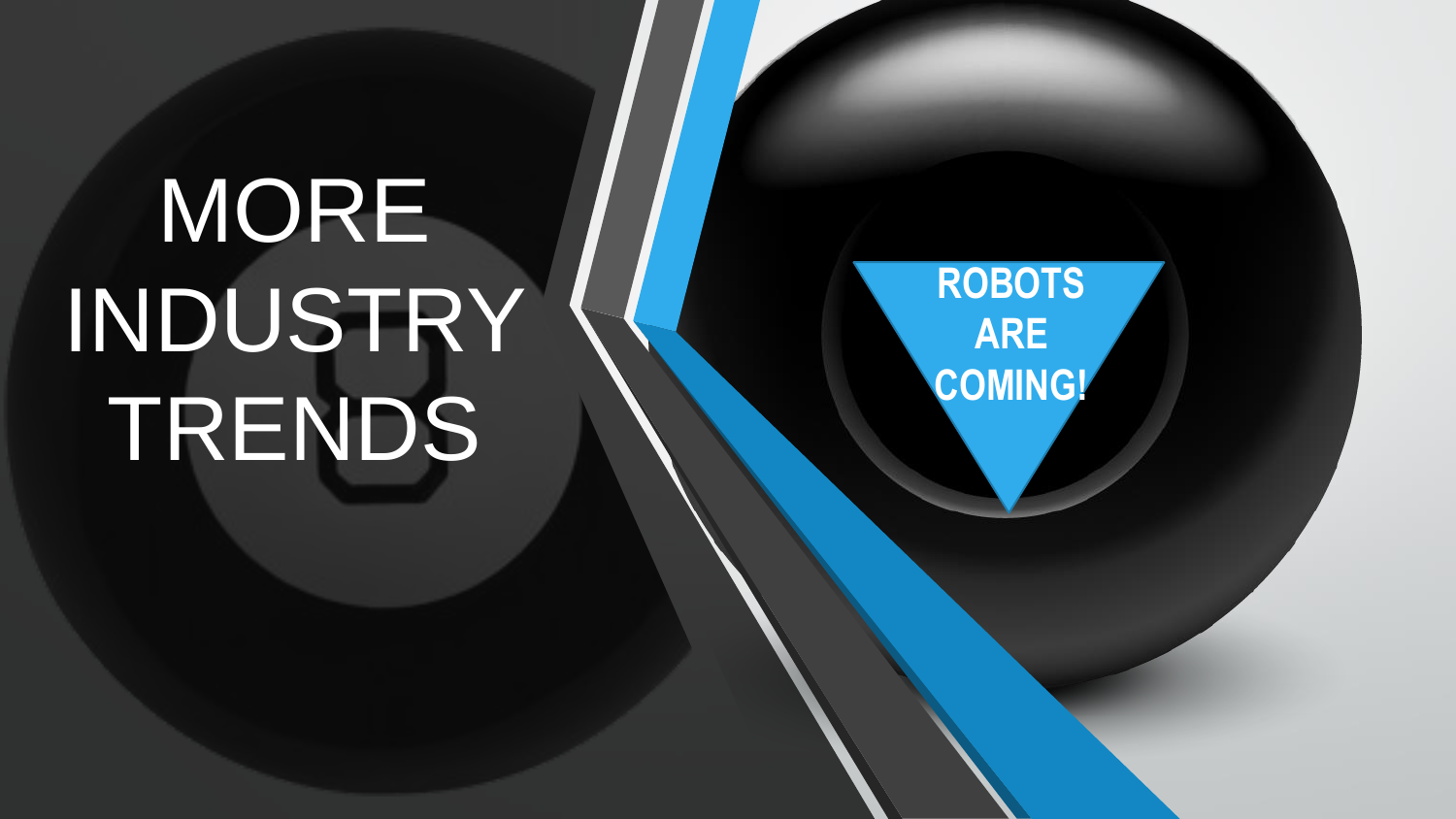# QUESTIONS **WE ARRAN**